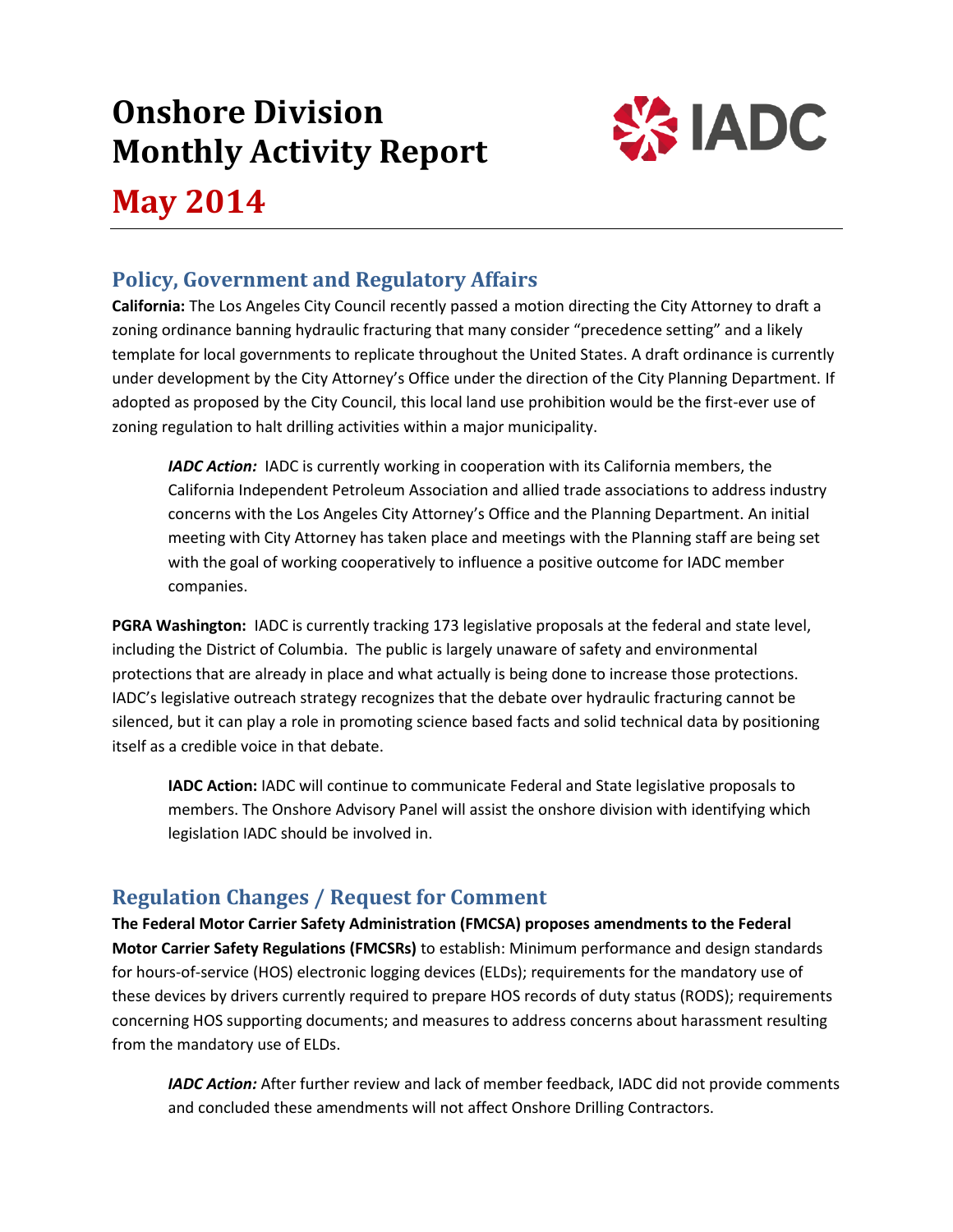**The FMCSA requests approval to revise and extend an ICR (information collection request) entitled,**  *''Hazardous Materials Safety Permits.''* This ICR requires companies holding permits to develop communications plans that allow for the periodic tracking of the shipments. A record of the communications that includes the time of the call and location of the shipment may be kept by either the driver (e.g., recorded in the log book) or the company. The motor carrier or driver must maintain a record of the communications for at least six months after the initial acceptance of a shipment of hazardous material for which a safety permit is required.

*IADC Action:* During the comment period, IADC sent notices to 600+ contacts representing 363 member companies. No feedback or comments were received regarding this matter. IADC does not think this ICR will affect Onshore Drilling Contractors and will not provide comments to FMCSA.

**Department of the Interior (DOI) / Bureau of Land Management (BLM) Hydraulic Fracturing on Public and Indian Land:** The BLM is re-proposing a rule to regulate hydraulic fracturing by providing disclosure to the public of the chemicals used in hydraulic fracturing on public and Indian land. The proposed rule would also strengthen regulations on well-bore integrity and address issues related to flow back water. Comment period ended on August 23, 2013. The Unified Agenda indicates that a final action is planned for May 2014, but has been moved to September 2014.

**IADC Action:** IADC Onshore Division has not commented on the BLM proposed rule changes, but will track its publication and review the document for issues that may affect onshore drilling contractors.

**Greenhouse Gas Reporting Rule: Revisions and Confidentiality Determinations for Petroleum and Natural Gas Systems:** The EPA is proposing to revise certain calculation methods, amend certain monitoring and data reporting requirements, clarify certain terms and definitions, and correct certain technical and editorial errors that have been identified during the course of implementation. This action also proposes confidentiality determinations for new or substantially revised data elements contained in these proposed amendments, as well as proposes a revised confidentiality determination for one existing data element.

**IADC Action:** IADC Onshore Division does not know for sure if this rule will directly affect onshore drillers. In the interim, IADC will engage EPA and make recommendations regarding issues that may affect onshore drilling contractors.

**Impacts of Climate Change on Human Health in the United States:** On 7 February, the US EPA, on behalf of the United States Global Change Research Program (USGCRP), will publish a Request for Public Engagement in the Interagency Special Report on the Impacts of Climate Change on Human Health in the US.

**IADC Action:** IADC will engage EPA and make recommendations regarding issues that may affect onshore drilling contractors.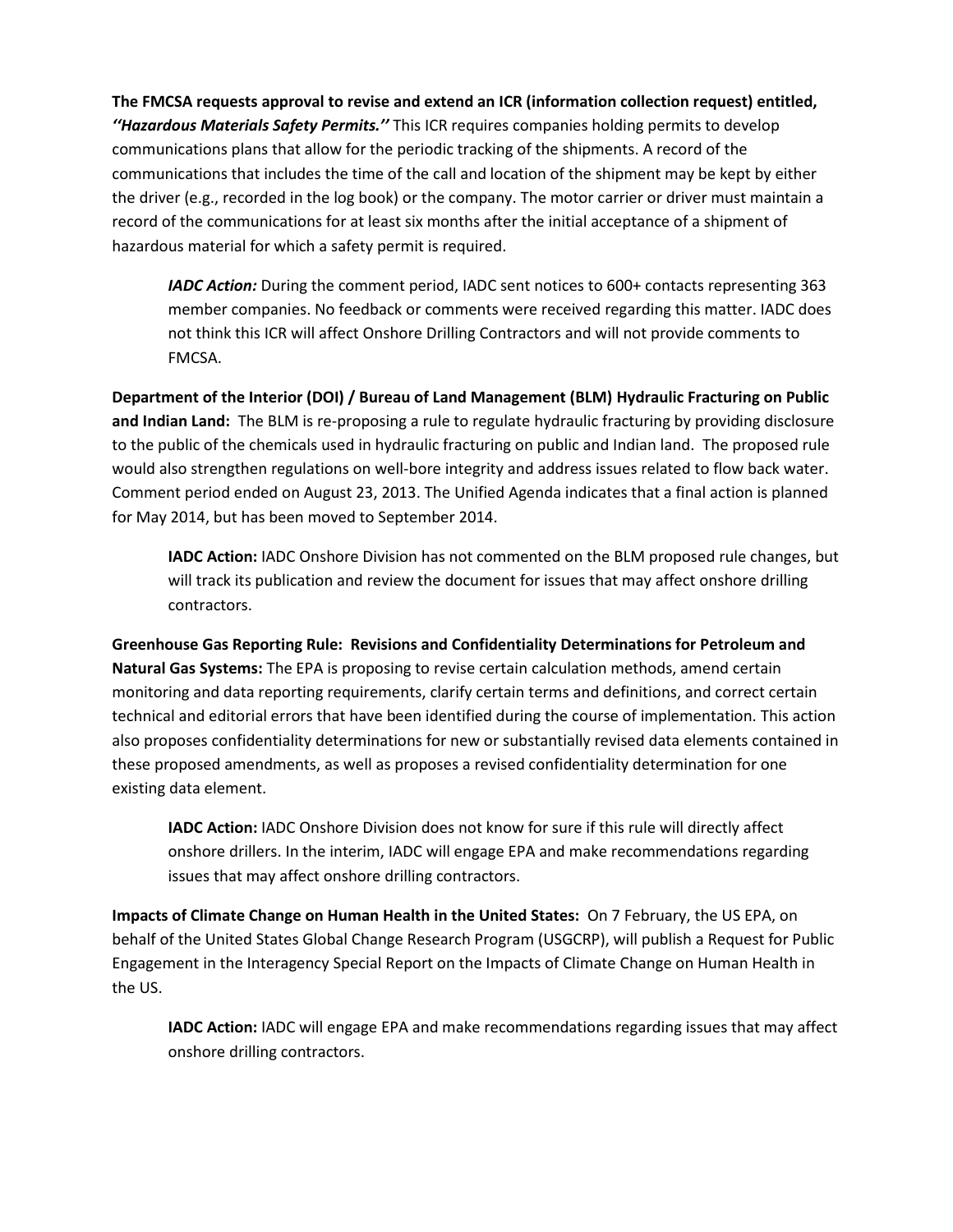#### **New Regulation Changes / Request for Comment since Last Report**

**Environmental Protection Agency 40 CFR Part 49 Managing Emissions From Oil and Natural Gas Production in Indian Country AGENCY.** Advance notice of proposed rulemaking. This ANPR pertains to permitting approaches for new oil and natural gas sources and EPA's effort to manage emissions from existing oil and natural gas sources on Indian lands. **Note: The ANPR EPA indicates that oil and gas drilling contractors will be covered in this rule.** 

*IADC Action:* At this time IADC Onshore Division does not know how this rule will affect onshore drillers. In the interim, IADC will engage EPA and make recommendations regarding issues that may affect onshore drilling contractors.

**DOL OSHA:** The Department of Labor (DOL) OSHA is seeking extensions from the OMB to continue to collection information on number of information collection request (ICR). These include:

- Manlifts Standard
- Standard on the Control of Hazardous Energy (Lockout/Tagout)

*IADC Action:* IADC will engage DOL /OSHA and make recommendations regarding issues that may affect onshore drilling contractors.

**Clean Water Act Jurisdiction Proposed Rule Released:** On 21 April 2014 (79 FR 22188) the EPA issued a proposed rule (with the Army Corps of Engineers) defining the scope of water protected under the CWA. This proposal will increase clarity as to the scope of the "waters of the United States" protected under the Act. Comment due date: 21 July 2014. This proposed rule expands Federal Jurisdiction over Streams and Wetlands: This proposed rule would codify the Administration's view that CWA jurisdiction is broad and expansive. **Note: This proposed rule may affect/limit well site locations.** 

*IADC Action:* IADC will engage EPA and make recommendations regarding issues that may affect onshore drilling contractors.

**U.S. Fish and Wildlife Service (USFWS) lists lesser prairie chicken as threatened.** On 27 March 2014 USFWS listed the lesser prairie chicken, a small grassland bird native to parts of the country's oil and gas belt, as "threatened." Energy companies worry that some oil and gas fields could become offlimits to drilling and that the move could also affect wind farms and other activity. A coalition of energy groups termed the listing "not warranted" in a letter to the USFWS in April.

*IADC Action:* IADC PGRA is in contact with the industry ESA Western Energy Alliance's Greater Sage-Grouse efforts.

**Federal Motor Carrier Safety Administration (FMCSA) published a FRN announcing it has received an application from the American Trucking Associations (ATA).** On May 23, 2014, (FMCSA) received an application from the American Trucking Associations (ATA) for an exemption from the 14-hour provision of the Agency's hours-of-service regulations to enable certain drivers to exclude waiting time at a natural gas or oil well site from their calculations of on-duty time. Currently, only specially trained drivers of commercial motor vehicles (CMVs) that are specially constructed to service oil and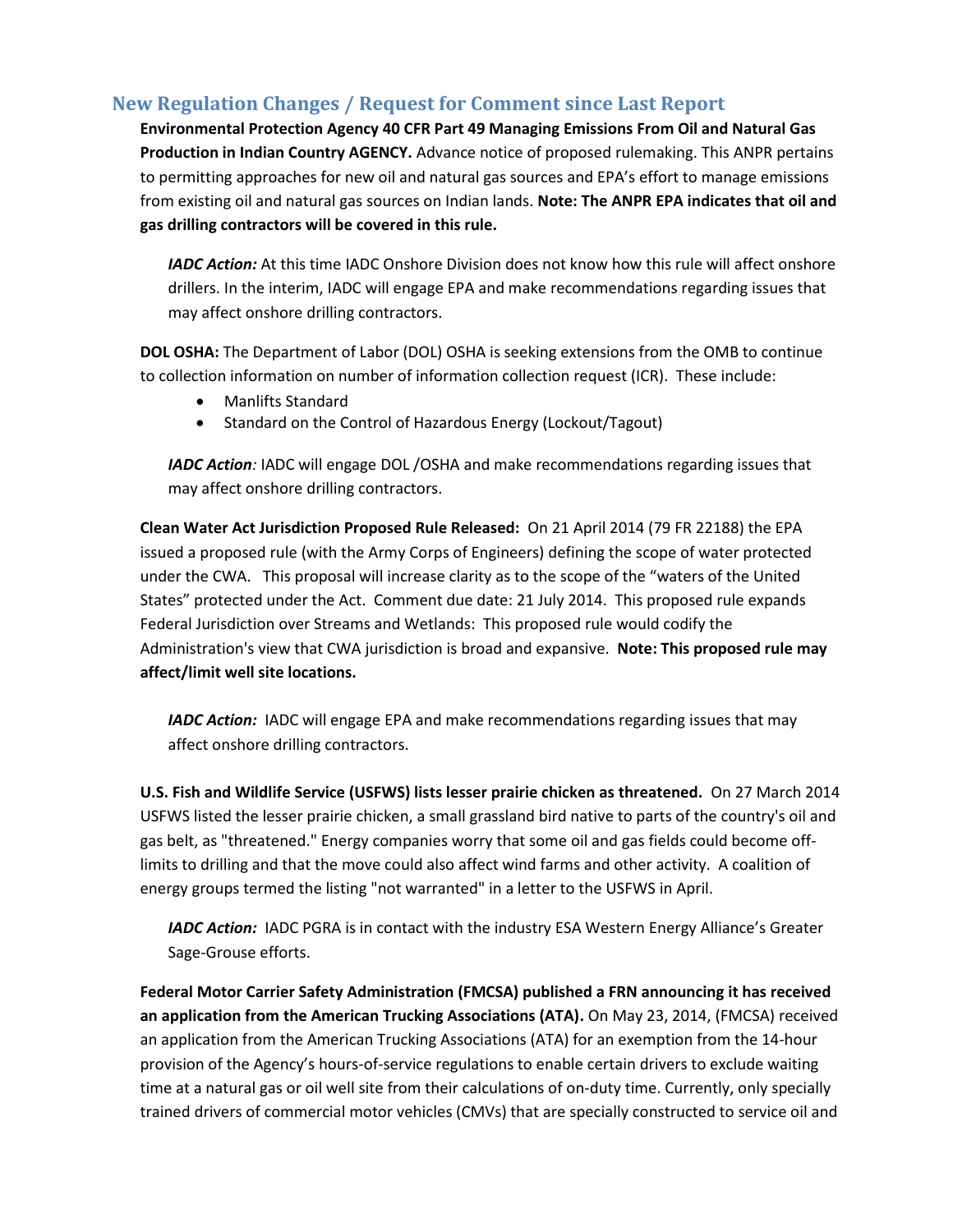natural gas extraction sites may employ this provision. ATA proposes that FMCSA by a limited 2-year exemption that may be renewed, permit exclusion of such waiting time by drivers of CMVs who are exclusively engaged in servicing oil and natural gas extraction sites and have the opportunity to obtain rest while waiting at such sites. FMCSA requests public comment on ATA's application for exemption**. Comments must be received on or before July 7, 2014.**

*IADC Action:* IADC Action: On May 27th, 2014 IADC sent out a request for comment to the Rig Moving and Well Servicing Committees. IADC has gathered comments from various members and will provide them to FMCSA on or before the deadline of July 7, 2014.

# **API Standards Development / Monitoring**

**2014 API STANDARDS PLAN**: This list contains a number of Specifications, Recommended Practices and Standards "expected" to be published in 2014 that may be of interest to Onshore Drilling Contractors. IADC will publish this list in the June addition of Drillbits. In addition, this information can be found on the API website: <http://www.api.org/publications-standards-and-statistics/annual-standards-plan>

### **Exploration & Production/Oilfield Equipment and Materials**

- $\triangleright$  Specification 6A, Specification for Wellhead and Christmas Tree Equipment, 21st Edition.
- $\triangleright$  Specification 7-2, Specification for Threading and Gauging of Rotary Shouldered Thread Connections, 2nd Edition.
- $\triangleright$  Recommended Practice 10B-4, Recommended Practice on Preparation and Testing of Foamed Cement.
- $\triangleright$  Slurries at Atmospheric Pressure, 2nd Edition.
- $\triangleright$  Specification 11D1, Packers and Bridge Plugs, 3rd Edition.
- Recommended Practice 13B-2, Recommended Practice for Field Testing Oil-based Drilling Fluids, 5<sup>th</sup> Edition.
- $\triangleright$  Recommended Practice 13C, Recommended Practice on Drilling Fluid Processing Systems Evaluation, 5th Edition.
- $\triangleright$  Specification 16A, Specification for Drill-through Equipment, 4th Edition.
- $\triangleright$  Standard 16AR, Repair and Remanufacture of Blowout Prevention Equipment, 1st Edition.
- $\triangleright$  Specification 16C, Choke and Kill Systems, 2nd Edition.
- $\triangleright$  Specification 16D, Control Systems for Drilling Well Control Equipment and Control Systems for Diverter Equipment, 3rd Edition.
- $\triangleright$  Recommended Practice 19B-A1, Addendum 1 to Evaluation of Well Perforators, 2nd Edition.
- $\triangleright$  Standard 20G, Qualification of Welding Suppliers, 1st Edition.

## **Drilling & Production Operations**

- $\triangleright$  Recommended Practice 64, Diverter Systems Equipment and Operations, 3rd Edition.
- Recommended Practice 90-2, Annular Casing Pressure Management for Onshore Wells, 1st Edition.
- $\triangleright$  Recommended Practice 92M, Managed Pressure Drilling Operations, 1st Edition.
- Recommended Practice 92U, Underbalanced Drilling Operations, 2nd Edition.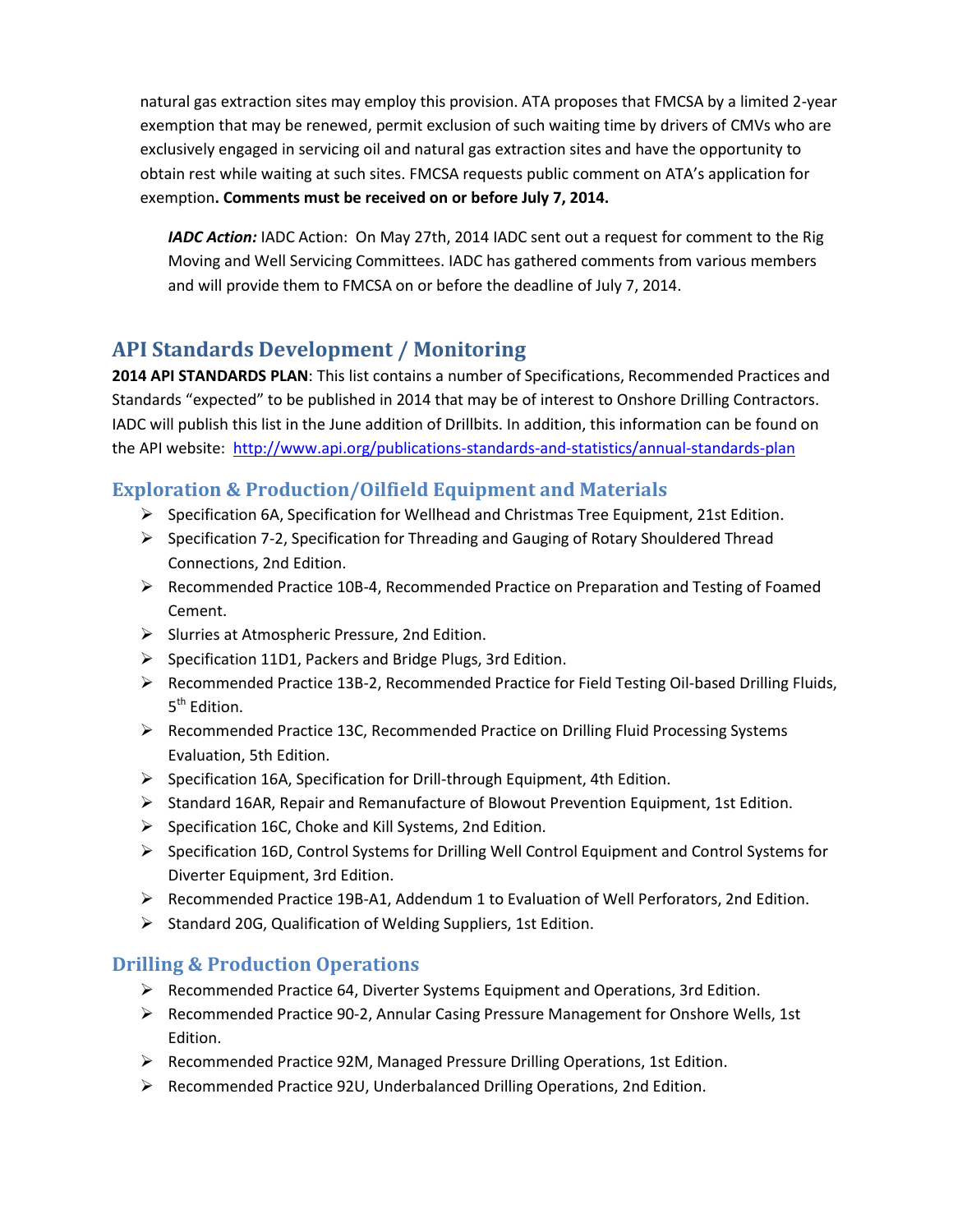$\triangleright$  Recommended Practice 99, Flash Fire Risk Assessment for the Upstream Oil and Gas Industry, 1st Edition.

#### *Notes:*

- $\triangleright$  IADC will be attending the API DPOS meeting in Houston on June 10, and the API Conference in Chicago the week of June  $15^{\text{th}}$ .
- $\triangleright$  IADC sent a link containing RP-99 to the Onshore Advisory Panel on May 21, 2014.
- $\triangleright$  The IADC task group for API RP 54 (Occupational Safety for Oil and Gas Well Drilling and Servicing) has completed the review and revision. This document will be presented at the API DPOS meeting in Houston on June 10, 2014.

## **Chapter Meetings**

Permian Basin Chapter Update: On May 15<sup>th</sup>, the chapter officially became "The Permian Basin Chapter of the International Association of Drilling Contractors, Inc." Next meeting scheduled for June 12<sup>th</sup>.

*Houston Chapter:* The chapter presented two checks, one to each of their main charities. Most of the attendees were vendors with few drilling contractors present.

# **OSHA / Regulatory Visits**

*OSHA* – *Cleveland, OH:* The OSHA Compliance Assistance Officer did not show for this meeting.

*OSHA* – *Corpus Christi, Texas:* This was an introductory meeting with the OSHA Regional Director, Mike Rivera and the OSHA Compliance Assistance Officer, Marianne Magee. Marianne is very familiar with IADC as we collaborate on industry task groups such as SafeLand and OSHA 5810 as well as other industry initiatives. Mike and Marianne were brought up to speed on current IADC initiatives and to offer our support to assist with reducing the number of incidents and fatalities in the industry. They both were given a packet of IADC literature that contained the IADC initiative updates. They welcomed IADC support and offer of assistance.

*OSHA – Onshore Drilling Conference:* At the onshore conference, a visit was conducted with Dr. Michaels regarding his comments about workers in the Bakken region being overcome by methane fumes coming off of flow back water. During the meeting, IADC staff mentioned a recent visit during a STEPS meeting with a manufacturer of fracking tanks. A discussion ensued around the separation of gas from the flow back water. According to the manufacture some companies are using a device similar to a "Poor Boy" gas buster like most drilling rigs have and the gas is vented away from the workers.

## **Industry Meetings**

*Canton Ohio:* Buckeye STEPS Meeting. An IADC presentation was made at this meeting. The presentations focused on IADC current initiatives with a question/answer period after. There were approximately 45 attendees; 1 operator, 3 well servicing companies and no drilling contractors in attendance. The rest of the attendees were either vendors or consultants. Ohio EPA and IADC were the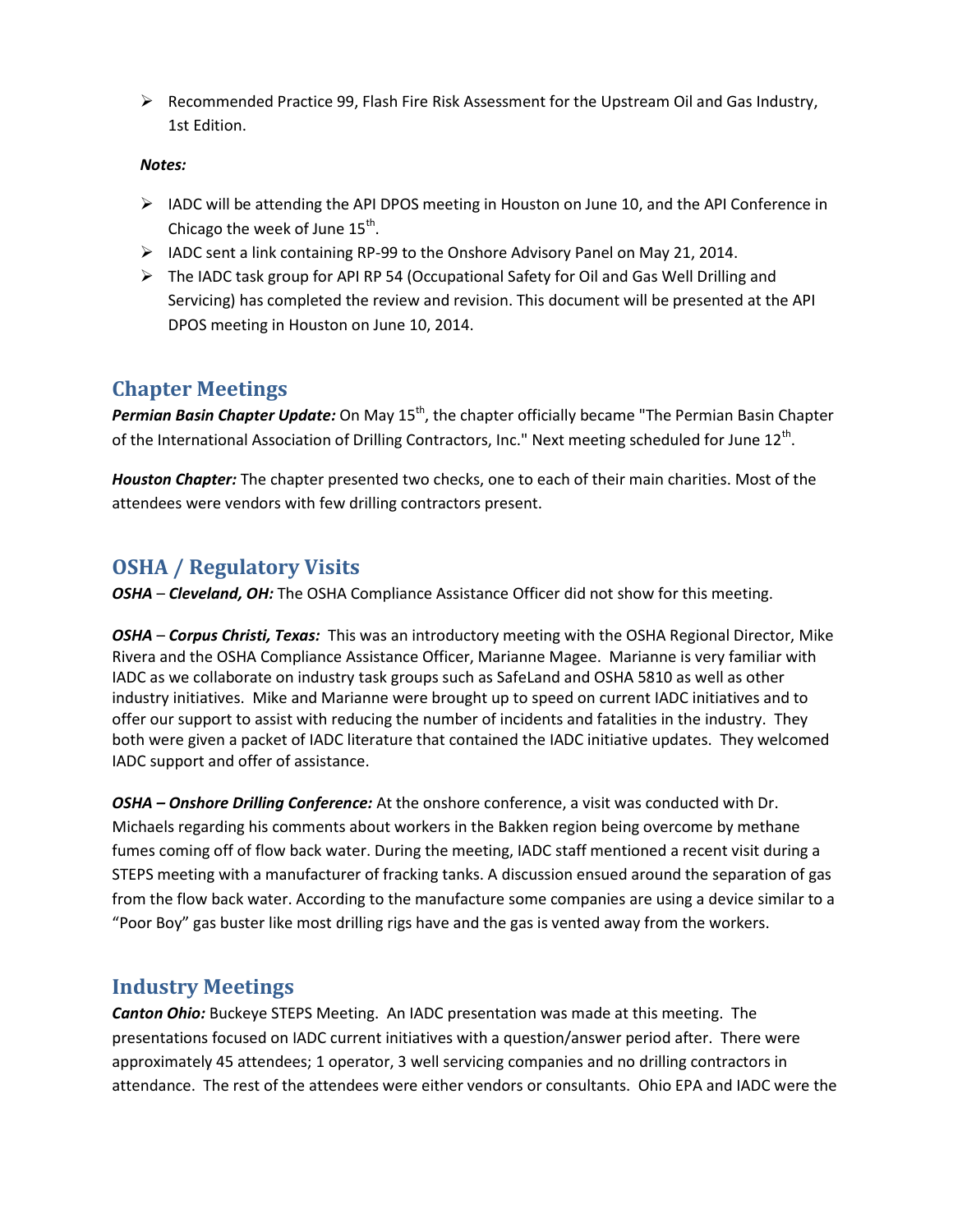only speakers. Chesapeake Energy was supposed to speak; however, the speaker was called away on an emergency.

#### **Notes:**

- Approximately 40 membership applications were available at the meeting and all were gone by the end of the meeting. In addition, IADC staff had many inquiries about RigPass and other ACD programs. Business cards were forwarded to ACD Dept. for further assistance.
- The Buckeye STEPS Executive Committee asked if IADC would present again at the Buckeye STEPS meeting in October in Cambridge, OH. This STEPS group meets in the northern part of the state on odd months and in the southern part of the state on even months.

**South Texas:** Texas STEPS Meeting in Robstown, TX The South Texas STEPS meeting presentation focused on IADC current initiatives and the newly released 2013 statistics from the ISP. There were approximately 75 attendees; 3 operators, 3 drilling contractors (H&P, Coastal Drlg, Nabors), and 4 well servicing contractors in attendance. The rest were vendors or consultants. In addition to IADC, Hammerhead Tools spoke about personal tool tethering and Stan Smiley spoke about the Battlefields to Oilfields program (PEC).

#### *Note:*

 There was a great interest in the WADI program. Del Mar College in Corpus Christi is interested in becoming a partner on the WADI program. Contact information for Del Mar was forwarded to Brooke.

*Houston, Texas:* Houston STEPS Meeting. On Tuesday 20 May morning IADC staff attended the Houston STEPS meeting. Based on conversations, forty attendees were present with one being a drilling contractor and a few operators. Most attendees were vendors.

#### **Notes:**

- Looking at the officers, there are no contractors or operators. The board has one operator the rest are vendors and consultants.
- Statoil: Kristy Bellows, Environmental Lead Marcellus, presented on the environmental issues that need to be address. Invitation to speak at the Environmental Subcommittee meeting in July was extended.
- The second presentation was "Wake Up to Sleep" (fatigue presentation) Allyson Faist, Senior HSE Specialist, Permian Production Unit, BHP Billiton. Her presentation discussed various stages of sleep, (power naps, apnea, and micro-naps (micro-sleep)) and the effects on fatigue levels.

*Houston, Texas:* IADC staff met with BP to discuss current initiatives of IADC. Two meetings took place during May with BP. The first occurred at a BP sponsored lunch during OTC and the second occurred at the IADC Onshore Drilling Conference.